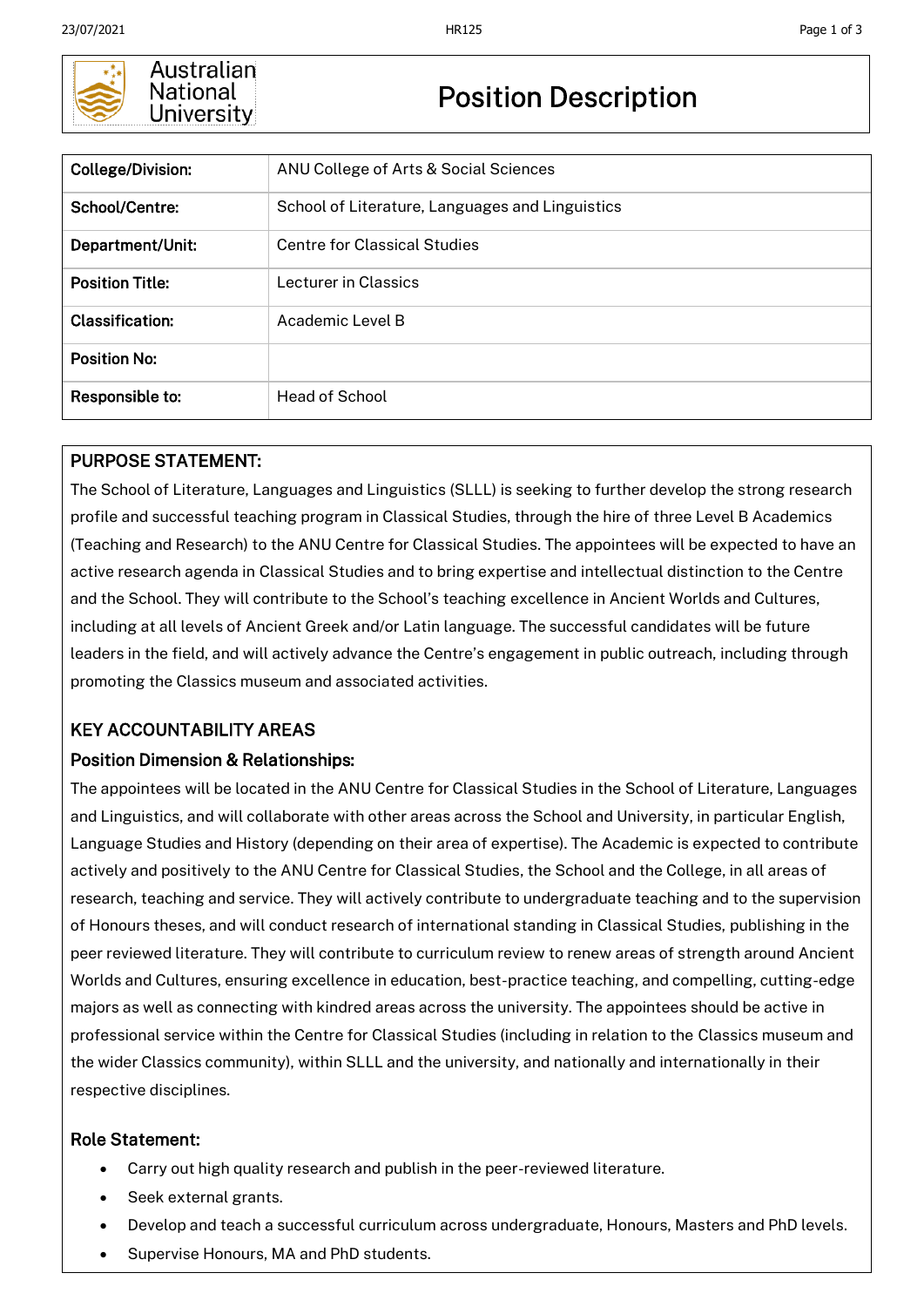- Undertake administrative duties within the Centre, School and College.
- Establish and maintain relations with relevant community groups, schools and professional associations.
- Other duties as required, consistent with the classification of the position.
- Comply with ANU policies and procedures, in particular those related to work health and safety and equal opportunity.

#### SELECTION CRITERIA:

- 1. A PhD in Classical Studies or related field.
- 2. A track record of high quality scholarly research and publications in the field of Classical Studies, demonstrating an ability to contribute to the field of their specialisation, relative to opportunity. (Experience in museum curation and/or coordination may be beneficial.)
- 3. Demonstrated capacity to attract external, competitive research funding, relative to opportunity.
- 4. Demonstrated ability and willingness to deliver high quality and innovative teaching in Classical Studies (Ancient Worlds and Cultures), including demonstrated experience teaching ancient Greek and/or Latin language, at all levels. (Ability and willinginess to participate in overseas courses may be beneficial.)
- 5. Demonstrated capacity and willingness to recruit, supervise and teach Honours, Masters and PhD students.
- 6. Demonstrated capacity and willingness to undertake effective administration relevant to the Centre, School, College, and University, and potential to take on leadership roles within the Centre and School as required.
- 7. Demonstrated capacity and willingness to undertake community outreach with relevant community groups, schools and professional associations, promoting Classical Studies to the broader community.
- 8. Demonstrated ability to establish and maintain effective, respectful and harmonious relations with staff, students and colleagues at all levels.
- 9. A demonstrated high level of understanding of equal opportunity principles and a commitment to the application of EO policies in a University context.

*The ANU conducts background checks on potential employees, and employment in this position is conditional on satisfactory results in accordance with the Background Checking Procedure which sets out the types of checks required by each type of position.*